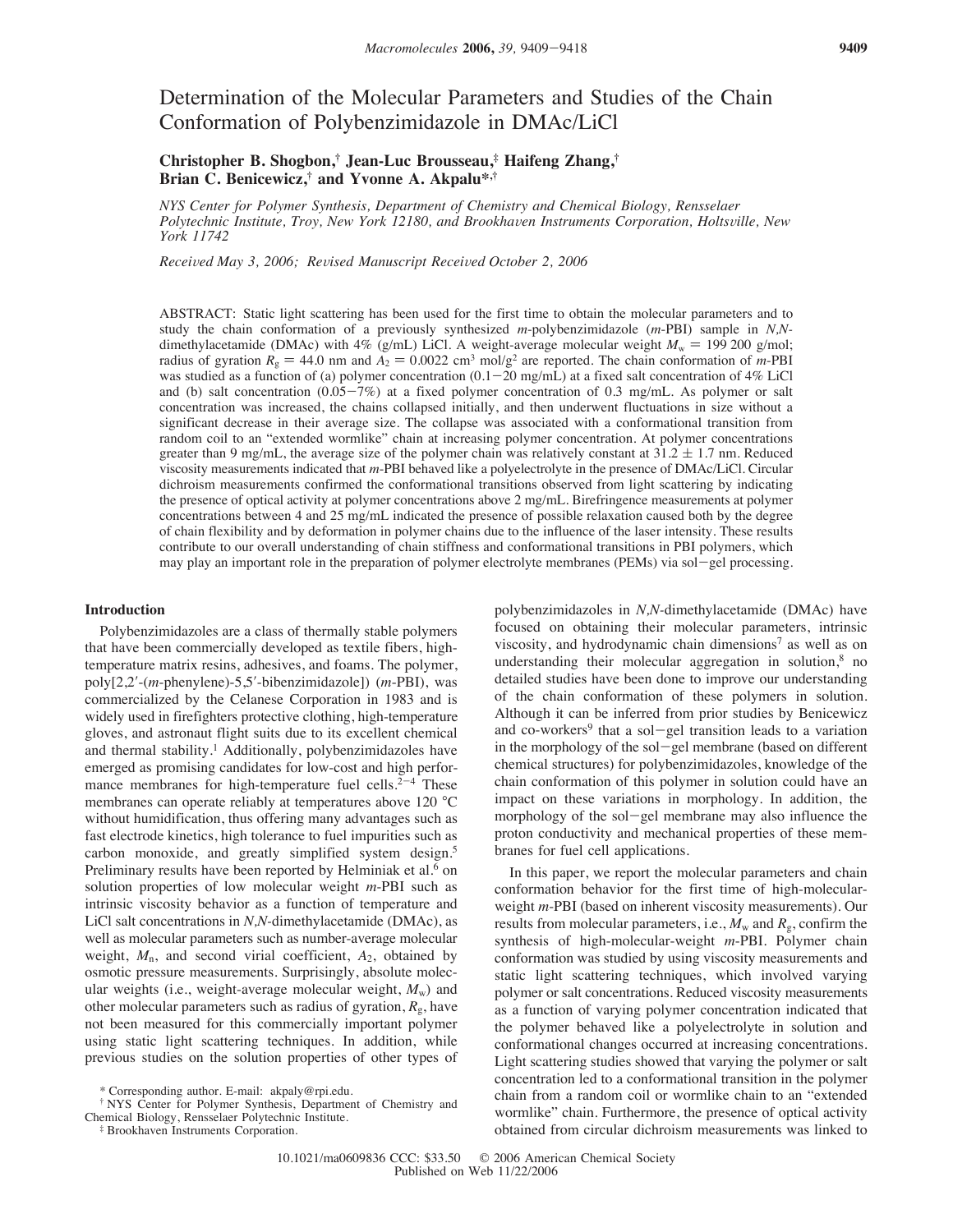this conformational transition, which occurred at higher polymer concentrations. Birefringence measurements indicated the possibility of relaxation caused by the degree of chain flexibility and by deformation in the polymer chains due to the influence of laser intensity. These results will contribute to our understanding of the possible formation of associating structures at high polymer concentrations and may be applicable to elucidating the role of solution conformational behavior on membrane formation processes.

# **Experimental Section**

The *m-*PBI sample with inherent viscosity of 1.59 dL/g (measured in 96% sulfuric acid at a concentration of 0.2 g/dL) was prepared by polymerization of isophthalic acid (Amoco,  $99 + \%$ ) and  $3,3',4,4'$ tetraaminobiphenyl (Celanese, polymerization grade) in polyphosphoric acid as reported previously.9 The sample was dried for 1 h at 105 °C in a vacuum oven prior to use. The solvent mixture was prepared by dissolving 4% LiCl (dried at 105 °C overnight in a vacuum oven prior to use) (anhydrous, 99+%, Acros Organics) in *N,N-*dimethylacetamide (DMAc) (spectrophotometric grade, 99+%, Acros Organics).

For FT-IR measurements, we prepared *m*-PBI (1.59 dL/g) films by dissolving the polymer in dimethylacetamide/lithium chloride solvent mixture (DMAc/4% LiCl). The solution obtained was then poured and cast on a Teflon dish. The solvent was evaporated at 100 °C for 5 h in a vacuum oven. The film obtained was then rinsed with DI-water a few times to remove any LiCl and residual DMAc was extracted by heating at 200 °C for 2 h. Pieces of yellow films with thickness in the range of  $100-120 \mu m$  were obtained and stored. Prior to FT-IR measurements, film samples were dried at 100 °C for 1 h.

For static light scattering and viscosity measurements, we prepared *m*-PBI solutions individually at different polymer concentrations by mixing the appropriate amounts of polymer with the solvent mixture in 22 mL screw thread capped glass vials (Fisher Scientific). The desired polymer concentrations were first stirred at room temperature for at least 1 h in the capped vials and then heated in an oil-bath (with gentle stirring) at 120 °C for at least another hour until complete dissolution of the polymer was observed with no noticeable aggregates. The solutions were removed from the oil-bath, the vial caps were then tightened, and the vials were allowed to cool to room temperature. Solutions for all experiments were filtered through Whatman disposable syringe filters (PTFE filter media with polypropylene housing, 13 mm diameter,  $0.2 \mu m$ pore size) into glass vials that had been acetone-rinsed and dried. All measurements were performed within  $3-5$  days of solution preparations.8,10 This was necessary to allow for equilibrium of the solutions.

Viscosity measurements were performed at 30.0 °C using No. 75 Cannon-Ubbelohde viscometers. Measurements were made in the range of polymer concentration from 0.1 to 1.8 mg/mL, which included the domain over which the light scattering experiments were performed. A minimum of four readings were taken and averaged for the final flow time for each polymer concentration.

Static light scattering measurements were performed in the "batch-mode" with a Brookhaven Instruments Corporation (BIC) molecular weight analyzer ( $BI-M_wA$ ). A nominal 30 mW, vertically polarized laser with  $\lambda = 660$  nm was used as the light source. All light scattering measurements were made at 30.0 °C. Intensity measurements were performed between 35 and 145° for a total of seven scattering angles,  $\theta$ . The light scattering apparatus was calibrated using filtered toluene in order to obtain the Rayleigh ratio, and the apparatus was then normalized with a polystyrene/ THF solution.

The refractive index, *n*, of the DMAc-4% LiCl solvent mixture was determined at 30.0 °C using a Leica Abbe Mark II refractometer. The value obtained was  $n = 1.4486$  at an extrapolated wavelength of  $\lambda = 660$  nm.<sup>11</sup> The refractometer was calibrated using water as the reference standard ( $n = 1.3325$  at  $\lambda = 589$  nm, 25.0 °C). The refractive index increment (*dn*/d*c*) of the polymer solution

was determined at 30.0 °C using a WGE Dr. Bures Differential refractometer at a fixed wavelength of  $\lambda = 620$  nm and a source intensity of 80%. The refractive index increment value (*dn*/d*c*) obtained for the polymer sample was 0.3072 mL/g. A depolarization ratio ( $\rho_v$ ) of 0.006 was measured for the sample using a BI-200 SM goniometer research system.

The Fourier transform infrared (FTIR) spectrum was recorded on a Perkin-Elmer Paragon 500 spectrometer. The spectrum was obtained in the transmission mode from a film cast sample using DMAc/4% LiCl. The range of scan was from 4000 to 400 cm<sup>-1</sup> at a resolution of 1 cm<sup>-1</sup> with an average of 16 scans.

Circular dichroism spectra were recorded at 25.0 °C with a Jasco J-715 spectropolarimeter in the wavelength range of 250-500 nm using a 0.01 mm detachable quartz cell. An average of three spectra was obtained.

Birefringence measurements were performed using a simple setup in the laboratory at 25.0 °C. A beam of light from a 13 mW He-Ne laser ( $\lambda = 632.8$  nm) was directed through a horizontal Glan Taylor calcite prism polarizer (analyzer) and then through the sample. The sample was housed in a standard rectangular cell, which was made from optical glass with a path length of 2 mm and mounted on an adjustable rectangular holder. The exiting beam of light from the sample, passed through a second polarizer at crossed polars to the first analyzer and then finally to a detector. The ratio of the intensity of the exiting beam, *I*, to that of the beam incident on the sample, *I*o, represents the birefringence.

Information on polymer-solvent interactions was determined by making a plot of reduced viscosity  $(\eta_{s}^{\circ}/c)$  vs various polymer concentrations. The equation for obtaining the reduced viscosity is shown below:

$$
\eta_{\text{red}} = \eta_{\text{sp}}/c \tag{1}
$$

where  $\eta_{\text{red}}$  is the reduced viscosity, *c* is the polymer concentration, and  $\eta_{sp}$  is the specific viscosity which is given by  $\eta_{sp} = (\eta - \eta_s)/\eta_s$ , with  $\eta$  and  $\eta_s$  being the viscosity of the solution and the solvent, respectively.

Molecular parameters obtained from static light scattering were determined by using a Zimm plot analysis. The equation representing a Zimm plot is shown below:

$$
\frac{Kc}{\Delta R_{\theta}} = \frac{1}{M_{\text{w}}} \left( 1 + \frac{q^2 R_{\text{g}}^2}{3} \right) + 2A_2 c \tag{2}
$$

where *K* is the optical constant which is given by  $K = 4\pi^2 n^2(dn/\sqrt{m})$  $dc$ <sup>2</sup>/( $N_A\lambda^4$ ), *n* is the refractive index of the solvent,  $\lambda$  is the wavelength of light in the vacuum, *dn*/d*c* is the specific refractive index increment of the solution,  $N_A$  is Avogadro's number,  $M_w$  is the weight-average molecular weight,  $A_2$  is the second virial coefficient,  $\Delta R_{\theta}$  is the excess Rayleigh ratio, and *q* is the magnitude of the scattering wave vector:  $q = (4\pi n/\lambda) \sin(\theta/2)$  where  $\theta$  is the scattering angle. In our experiments, the scattering angle  $\theta$  was varied between 35 and 145°, which corresponds to scattering wave vectors *q* in the range in the range  $8.8 \times 10^{-4}$  to  $2.8 \times 10^{-3}$  Å<sup>-1</sup>.

A Guinier plot represented by eq 3 below was used to obtain the size  $(R<sub>g</sub>)$  of the polymer molecules in solution:

$$
I_{\rm ex}(q) = C_1 \exp(-R_g^2 q^2/3)
$$
 (3)

A plot of  $ln(I_{ex}(q))^{-1}$  vs  $q^2$  yields a straight line when a Guinier plot is appropriate, from which the slope,  $R_g$  is obtained. In this plot,  $I_{\text{ex}}$  is the excess intensity of scattered light and  $C_1$  is a constant. The Guinier equation above is acceptable only when  $qR_g \leq 1$ , thus its use to evaluate  $R_{g}$  is valid only when the extrapolation of experimental data is over a range of  $\theta$  for which  $R_g \leq q^{-1}$ .

A partial Zimm plot, used to obtain size information about small molecules in solution is represented by eq 4:

$$
(I_{\rm ex}(q))^{-1} = C_2[1 + (R_g^2 q^2/3)] \tag{4}
$$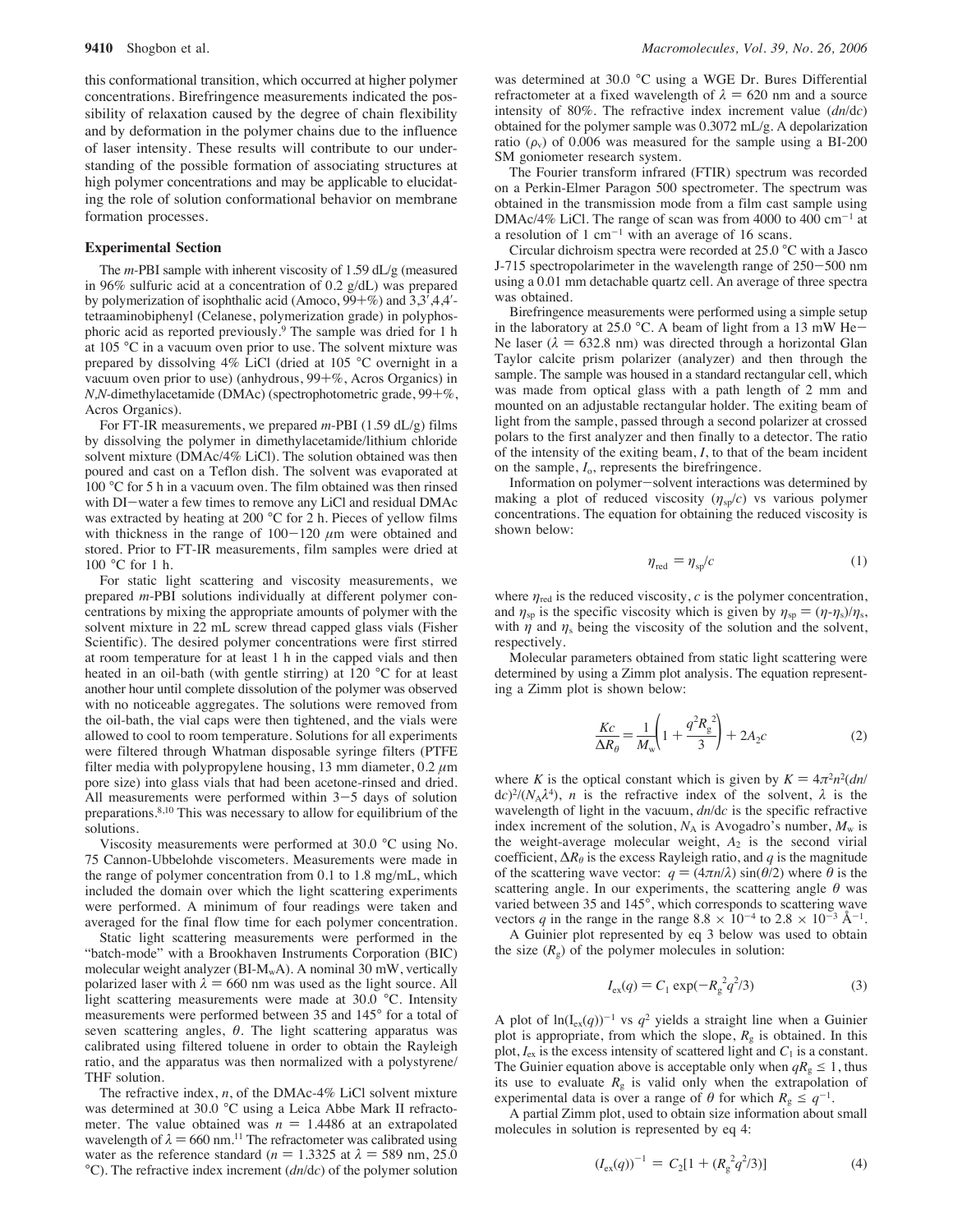

Figure 1. Chemical structure of poly  $[2,2'$ -(*m*-phenylene)-5,5'-bibenzimidazole] (*m*-PBI).



**Figure 2.** Reduced viscosity,  $\eta_{sp}/c$ , as a function of various polymer concentrations for *m*-PBI (1.59 dL/g) in DMAc/4% LiCl. The line is drawn as a visualization aid. Errors are within the size of the points.

In this plot,  $R_g$  is determined from the slope and intercept of a plot of  $(I_{ex}(q))^{-1}$  vs  $q^2$  and  $C_2$  is a constant.

A partial Berry plot, used to obtain size information about large molecules in solution is represented by eq 5:

$$
(1/\left(I_{\text{ex}}(q)\right)^{1/2} = C_3(1 + \left(R_g^2 q^2 / 6\right))\tag{5}
$$

Here,  $R_g$  is determined from the slope and intercept of a plot of  $(1/(I_{\text{ex}}(q))^{1/2}$  vs  $q^2$  and C<sub>3</sub> is a constant.

The shape analysis of the polymer chains was obtained using a Kratky plot, which is given by eq 6:

$$
I_{\rm ex}(q)q^2 \text{ vs } q \tag{6}
$$

Plotting  $I_{ex}(q)q^2$  vs *q* yields different shapes depending on the structure of the polymer chain.

#### **Results**

The chemical structure of the polymer,  $poly[2,2]$ - $(m$ -phenylene)-5,5!-bibenzimidazole] (*m-*PBI), used in this work is shown in Figure 1. This polymer is often described as semiflexible in nature due to the orientation of the *m*-phenylene ring and the rotation that can occur around the single bonds in the backbone structure. An FTIR spectrum of the dry *m*-PBI film (not shown) in the region of  $4000-400$  cm<sup>-1</sup> was obtained. The typical absorption bands obtained were in agreement with previously recorded *m*-PBI spectra.<sup>12</sup> They are as follows: near  $800 \text{ cm}^{-1}$  (imidazole C-H out-of-plane bending, overlapped by benzene aromatic skeletal absorptions), near  $1300 \text{ cm}^{-1}$ (imidazole C-N stretching), near  $1450 \text{ cm}^{-1}$  (imidazole C-N in-plane vibration), and near 1620 and 1510  $cm^{-1}$  (combined  $C=C$  and  $C=N$  ring vibration).

A reduced viscosity plot  $(\eta_{sp}/c)$  vs various polymer concentrations of *m*-PBI in DMAc/4% LiCl is shown in Figure 2. The viscosity behavior shown in this figure is typical of polyelectrolyte solutions, $13-16$  whereby a maximum is observed on the addition of a salt (LiCl) and the presence of a sharp increase in reduced viscosity at decreasing polymer concentration. We observed a gradual increase in the reduced viscosity at decreasing concentrations (1.8-0.85 mg/mL) followed by a slight decrease in viscosity (0.85-0.7 mg/mL), and then finally a sharp increase in reduced viscosity  $(0.5-0.3 \text{ mg/mL})$  with the appearance of a maximum near 0.3 mg/mL. The observation of a maximum at low polymer concentrations has been shown

to occur for polyelectrolytes in nonaqueous systems containing low salt concentrations.15,16

Figure 3 shows typical Zimm plots for a *m*-PBI sample in DMAc/4% LiCl with an inherent viscosity (IV) of 1.59 dL/g. The top Zimm plot (a) shows all seven measured scattering angles, while the bottom Zimm plot (b) shows all measured angles except for 50°. Because of systematic error in instrument normalization, removal of data at 50° did not significantly alter the values of molecular parameters obtained compared to the inclusion of the angle. Table 1 shows the tabulated molecular parameters  $(M_w, R_g, \text{ and } A_2)$  obtained from the Zimm plot for the *m*-PBI sample measured at all seven scattering angles. Molecular parameters obtained represent an averaged value from several trials.

Figure 4 shows a plot of the *R*<sup>g</sup> values of *m*-PBI in DMAc/  $4\%$  LiCl as a function of varying polymer concentration  $(0.1 -$ 20.0 mg/mL). From this plot, it was observed that at increasing polymer concentrations, the average size of the polymer chain sharply collapsed  $(0.1-4$  mg/mL), and then experienced fluctuations in average size  $(4-10 \text{ mg/mL})$ . At concentrations in the range of 10 to 20 mg/mL, the average size of the polymer chains remained relatively constant at  $31.2 \pm 1.7$  nm.  $R_g$  values were obtained using a Guinier plot analysis because this plot gave values with the lowest order-of-error fit when compared to values obtained using the partial Zimm and Berry plots.

Kratky plots of *m*-PBI with polymer concentrations in the range  $0.1-20.0$  mg/mL are shown in Figure 5. In these plots, we observed that the polymer chain conformation changed from a flexible/random coil (at concentrations less than 0.6 mg/mL) to a wormlike chain (at concentrations between 0.6 and 4.0 mg/ mL) and finally to an "extended wormlike" chain at concentrations in the range of 4.0 to 20.0 mg/mL.

Figure 6 shows a similar plot of the  $R_g$  values of *m*-PBI as a function of varying salt concentration (0.05 to 7.0%). From the plot, we observed a gradual decrease with slight fluctuations in the average size of the polymer chains with increasing salt concentration until a minimum of 31.0 nm was obtained using 4% LiCl salt. Above 4% LiCl, further fluctuations in the average size of the polymer chains were observed. Polymer concentrations of the samples were fixed at 0.3 mg/mL. A Guinier plot analysis similar to the one mentioned earlier was used to fit the data. Table 2 shows the ranges of salt concentrations studied, as well as the corresponding  $R<sub>g</sub>$  values obtained.

Kratky plots of *m*-PBI at varying salt concentrations are shown in Figure 7. As salt concentration increased from 0.05% to 7.0% LiCl, polymer chain conformation changed from a wormlike to an "extended wormlike" chain. This change in polymer chain conformation was very similar to that observed when the polymer concentration was varied above 0.6 mg/mL.

Figure 8 shows the circular dichroism spectra of *m*-PBI solutions with varying polymer concentrations from 0.4 to 25 mg/mL in DMAc/4% LiCl. On the basis of these spectra, it was observed that there was no clear indication of a defined structure (i.e., no optical activity) at concentrations of 0.4, 1.0, and 2.0 mg/mL. However, at concentrations in the range of 4.0 to 25.0 mg/mL, the formation of a defined structure (i.e., presence of optical activity) at wavelength ranges between 280 and 390 nm was clearly observed. Previous studies have indicated that PBI in DMAc absorbs at a wavelength close to 350 nm.8 This absorption peak was observed at polymer concentrations above 2.0 mg/mL with the appearance of multiple, broad and sharp peaks observed at this wavelength regime as polymer concentration was increased.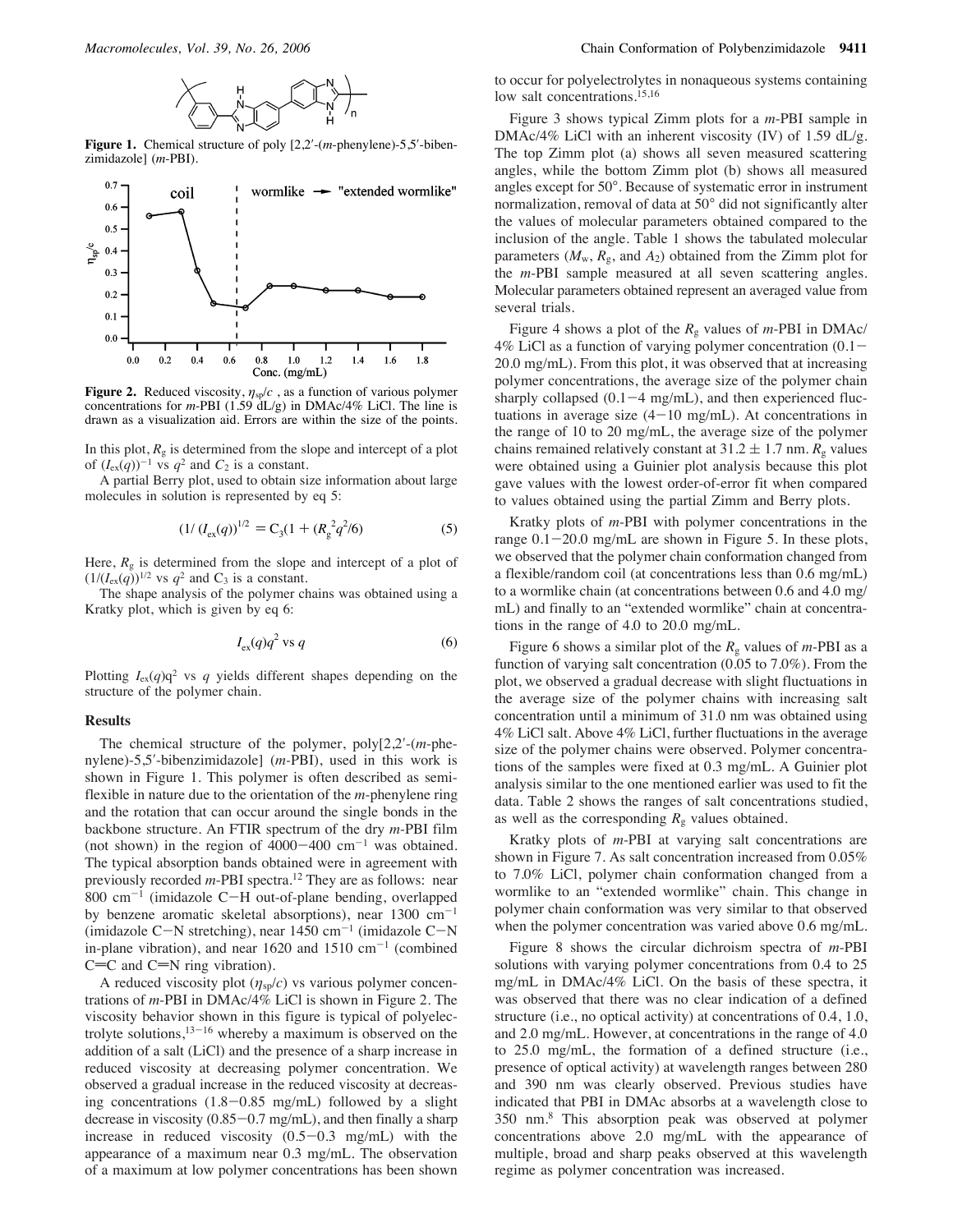

**Figure 3.** (a). Zimm plot for *m*-PBI (IV. 1.59 dL/g) in DMAc/4% LiCl. Concentrations of solutions:  $c_1 = 0.2$  mg/mL;  $c_2 = 0.3$  mg/mL;  $c_3 = 0.5$ mg/mL;  $c_4 = 0.7$  mg/mL. Range of scattering angles measured:  $35-145^\circ$ . (b). Zimm plot for *m*-PBI (IV. 1.59 dL/g) in DMAc/4% LiCl. Concentrations of solutions:  $c_1 = 0.2$  mg/mL;  $c_2 = 0.3$  mg/mL;  $c_3 = 0.5$  mg/mL;  $c_4 = 0.7$  mg/mL. Range of scattering angles measured:  $35^{\circ}$ -145°. Angle at 50° removed.

**Table 1. Molecular Parameters for** *m***-PBI (1.59 dL/g) in DMAc/4% LiCl**

| ------                           |                                  |                                                         |                 |                |
|----------------------------------|----------------------------------|---------------------------------------------------------|-----------------|----------------|
| sample <sup><math>a</math></sup> | $M_{w}^{b}$ ( $\times 10^{-5}$ ) | $A_2$ ( $\times$ 10 <sup>-3</sup> ),<br>$(cm3·mol)g2 c$ | $R_e$ , $^d$ nm | $\rho_{\rm v}$ |
| $m-PBI$                          | $1.99 \pm 0.14$                  | $2.18 \pm 0.38$                                         | $43.9 \pm 3.6$  | 0.006          |

 $a$  Inherent viscosity of sample measured in  $96\%$  H<sub>2</sub>SO<sub>4</sub> at a concentration of 0.2 g/dL. *<sup>b</sup>* Average molecular weight values obtained. *<sup>c</sup>* Average second virial coefficient values obtained. *<sup>d</sup>* Average radius of gyration values obtained.

Figure 9 shows birefringence measurements for polymer concentrations in the range of 0.4 to 30 mg/mL at a fixed 4% LiCl concentration. It was observed that at polymer concentrations less than 4.0 mg/mL (i.e., flexible/random coil and wormlike regime), there was very little or no birefringence observed. However, at concentrations in the range of 4.0 to 20 mg/mL (i.e., "extended wormlike" regime), 25 and 30 mg/mL, birefringence was observed. There was also a clear indication of positive birefringence occurring at concentrations of 4, 13, and 30 mg/mL. All other concentrations above 4 mg/mL displayed negative birefringence.

#### **Discussion**

The chemical structure of *m*-PBI, shown in Figure 1, contains catenation angles between 120 and  $150^{\circ}$  17 and is generally described as semiflexible in nature. In addition, due to the presence of the flexibility in the main chain, polymers in this category usually have multiple points of bond rotation and often show amorphous properties.<sup>17</sup> On the basis of the structure, it is possible for both inter and intramolecular hydrogen bonding to occur between the lone pair of electrons on nitrogen attached to one five membered ring  $-N=$  (proton acceptors) and the

hydrogen on an adjacent five membered ring  $-N(H)$  (proton donors). Our preliminary theoretical calculations for the ranges of the persistence length of the polymer chain using the wormlike-chain model gave values between 5 and 8 nm. This range of values are comparable to persistence lengths reported for polysaccharides such as corn amylose  $(3.26 \text{ nm})^{18}$  and for  $\kappa$ -carrageenan (6.8 nm),<sup>19</sup> both of which are semiflexible polymers.

The addition of LiCl to *m*-PBI/DMAc solution was necessary in order to facilitate the breakup of aggregates as well as enhance the solubility of the polymer in the solvent. It has been reported by Helminiak et al.<sup>6</sup> that DMAc-LiCl is a better solvent for *m*-PBI than DMAc alone based on intrinsic viscosity studies. Addition of lithium chloride to the polymer solution has also been shown to increase the solubility of the polymer.<sup>20</sup> Since DMAc possesses hydrogens that cannot engage in hydrogen bonding, anions cannot be solvated. These "naked anions" will therefore be unencumbered by a layer of solvent molecules and will be highly active as nucleophilic bases.<sup>21</sup> This will allow the Cl<sup>-</sup> anions greater freedom to disrupt the inter- and intramolecular hydrogen bonds in *m*-PBI.

Previous studies have shown that there is an interaction between the LiCl salt when added to DMAc (a polar aprotic solvent). For instance, infrared spectra studies performed by Panar and Beste on amide solvents showed the formation of a new absorption band in the spectrum of DMAc when LiCl was added.22 Also, 13C NMR studies of the chemical shifts of carbonyl carbons of *N*,*N*-disubstituted amides have shown that there was a shift in the carbonyl carbon resonances toward lower frequencies upon addition of LiCl to these solvents.23 On the basis of the results from infrared and NMR experiments, the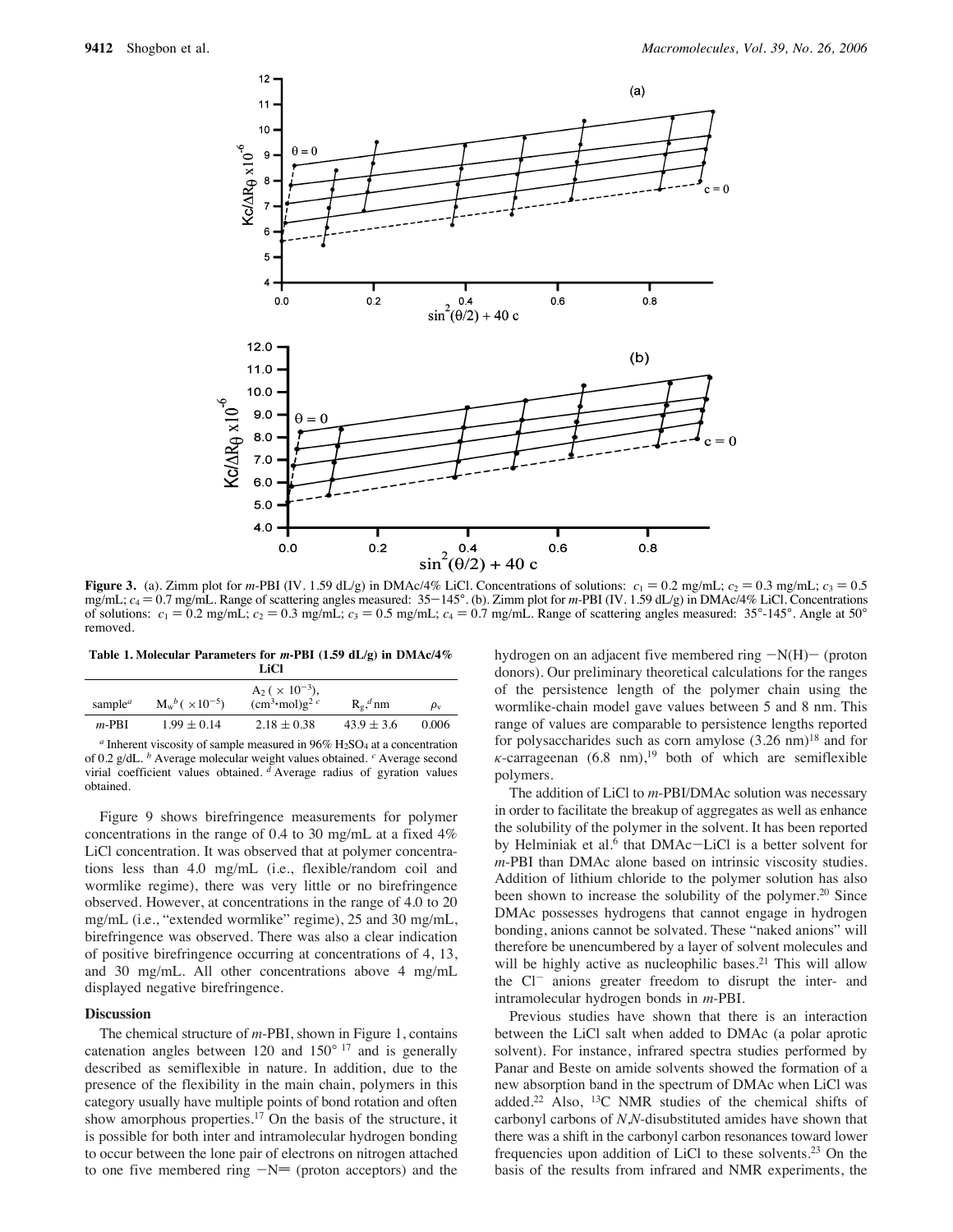

**Figure 4.**  $R_g$  of *m*-PBI (1.59 dL/g) as a function of polymer concentration at fixed salt concentration (4% of LiCl). Error bars indicate noise in the measurements.

concept of a  $[DMAc + Li]$ <sup>+</sup> macrocation emerged, in the form of an ion-dipole complex, whereby the lithium cation was postulated to be located adjacent to the carbonyl oxygen of DMAc.<sup>24,25</sup> It has been shown that this postulation is consistent with decreases in the <sup>13</sup>C NMR for spin-lattice relaxation time  $(T_1)$  of the DMAc carbons on addition of LiCl <sup>26</sup> and with reports of increases in viscosity in DMAc when LiCl was added.27

The presence or addition of LiCl salt as a "third component" in the PBI-DMAc solution can be viewed as a binary system. Thus far, it is clear that the addition of LiCl to DMAc forms a complex. Conductivity studies on PBI-DMAc-LiCl solutions performed by Hanley et al.28 indicated that the presence of PBI reduced the conductivity of a DMAC-LiCl solution compared to the pure DMAc-LiCl system and this reduction varied directly with the amount of PBI present. The authors further explained that the polymer does not attach itself to all the available LiCl, even at dilute LiCl concentrations and that PBI and DMAc compete for the existing LiCl, with neither being strong enough to attract all the LiCl, thereby viewing the system as a two component system containing a PBI-LiCl system and DMAc-LiCl system.28 Further evidence of the formation of a PBI-LiCl system can be inferred from the work of Federov et al.29 on substituted benzanilides. The authors indicated that there is a direct interaction of Cl<sup>-</sup> anions with the protons of the amide group (NH) of substituted benzanilides in a DMAc-LiCl system, which causes strong chemical shifts in the NMR spectra of the NH proton. This interaction of the  $Cl^-$  ions with the NH protons of the substituted benzanilides is analogous to the interaction of the  $Cl^-$  ions with the NH protons of polybenzimidazoles.

A plot of reduced viscosity vs varying polymer concentration  $(0.1-1.8 \text{ mg/mL})$  for *m*-PBI in DMAc/4% LiCl (Figure 2) indicated that the polymer behaved like a polyelectrolyte in solution. Previous authors have also indicated polyelectrolyte behavior for polybenzimidazole in various solvents. Helminiak et al.<sup>6</sup> showed that for a low molecular weight polybenzimidazole, a plot of intrinsic viscosity (ranging from 0.792 to 1.495  $dL/g$ ) vs various LiCl concentrations (ranging from 0 to 2.5%) in DMAc was not linear due to an interaction of the polymer with the salt, which caused the polymer to behave like a polyelectrolyte. Kojima has shown based on viscosity studies that PBI in formic acid possesses the properties of a polyelectrolyte.8 The present results in this paper showed that by fixing the LiCl salt concentration at 4.0% and varying the polymer concentration, a nonlinear behavior in the plot of reduced viscosity vs polymer concentration was also observed. Thus, our results on the polyelectrolyte behavior of *m*-PBI in solution

are consistent with these previous results.

It was observed from our polyelectrolyte behavior of *m*-PBI in solution that a maximum in reduced viscosity occurred when polymer concentration was increased from 0.1 to 0.3 mg/mL. Additional increases in polymer concentration (0.3-0.5 mg/ mL) resulted in a sharp decrease in the reduced viscosity, followed by a slight increase in reduced viscosity  $(0.7-0.85)$ mg/mL) and finally a gradual decrease in viscosity  $(0.85-1.8)$ mg/mL). This trend in polyelectrolyte behavior was linked to a conformational transition. For instance, Eisenberg and Katchalsky observed conformational transitions from reduced viscosity measurements of fractions of poly(methacrylic acid) (PMA) (a polyelectrolyte) in aqueous solution at various concentrations as a function of pH (degree of ionization).<sup>30</sup> The authors observed a gradual increase in reduced viscosity followed by sharp increase at pH above 6 with the appearance of a maximum when polymer concentration was decreased  $(1.72-0.11 \text{ mg}/)$ mL). They attributed this conformational transition from a hypercoiled molecule possessing a compact impermeable form (pH  $2-3$ ), to a randomly coiled form (pH  $3-4$ ) and finally to an extended rodlike structure ( $pH$   $4-8$ ) as the degree of ionization or pH was increased. However, for our polybenzimidazole in DMAc/LiCl, a conformational transition from an expanded random coil to a compact chain was observed as polymer concentration was increased from 0.1 to 1.8 mg/mL. These differences in chain behavior for both polymers could be a due to differences in the stiffness of the polymer chains, hydrogen bonding interactions between the polymer and solvent as well as between the polymer chains. Our light scattering results on the size and shape of *m*-PBI in solution supports the conformational transition observed from viscosity measurements.

The sharp decrease in reduced viscosity observed at increasing polymer concentration  $(0.3-0.5 \text{ mg/mL})$  could be due to the screening effect of the LiCl in preventing hydrogen-bonding interactions between the polymer chains, which resulted in a collapse of the polymer chain. When polymer concentration was further increased (0.85-1.8 mg/mL), reduced viscosity gradually decreased due to a compaction of the polymer chain. In the reverse scenario, at decreasing polymer concentrations (1.8- 0.85 mg/mL), we observed that the reduced viscosity gradually increased which indicated that the polymer chain was becoming less compact. However, at concentrations between 0.5 and 0.3 mg/mL, we observed an abrupt increase in reduced viscosity, which indicated that the polymer chain expanded forming a random coil structure.

Molecular parameters (Table 1) obtained from Zimm plots of the currently studied *m*-PBI (1.59 dL/g) (Figure 3) and of another *m*-PBI sample with an inherent viscosity of 1.18 dL/g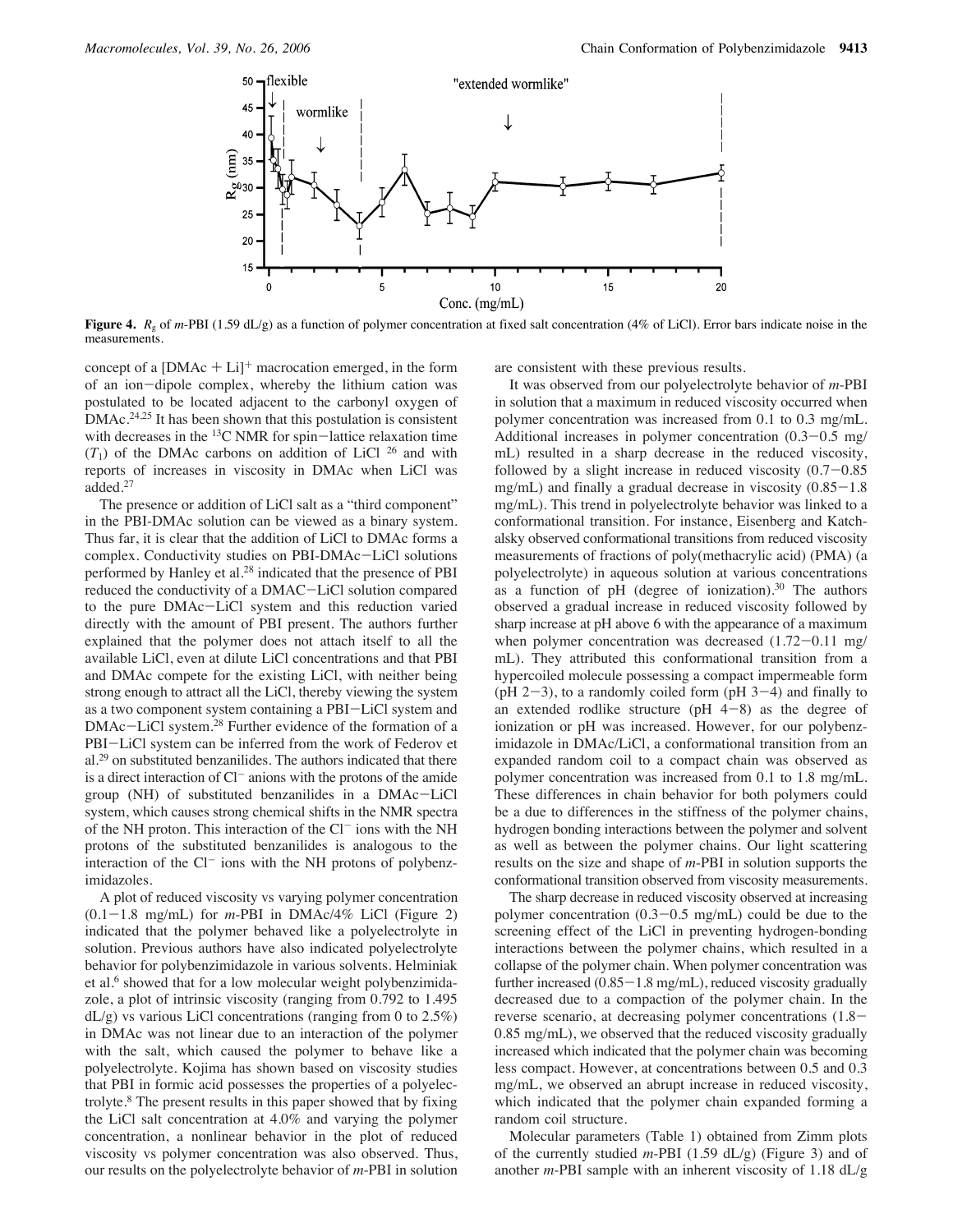

**Figure 5.** Kratky plots of *m-*PBI (1.59 dL/g) at different polymer concentrations in DMAc/4% LiCl.



**Figure 6.**  $R_g$  of *m*-PBI (1.59 dL/g) as a function of % LiCl concentration at fixed polymer concentration (0.3 mg/mL). Error bars indicate noise in the measurements.

agree well with their measured inherent viscosities (IV) in concentrated sulfuric acid. For instance, *m*-PBI (1.59 dL/g) with a weight-average molecular weight  $(M_w)$  of 199 200 g/mol

**Table 2.** *R***<sup>g</sup> Values Obtained from Guinier Plots by Fixing Polymer at 0.3 mg/mL While Varying the Percent LiCl Salt Concentration at 30.0** °**C**

| $\cdots$  |                  |  |
|-----------|------------------|--|
| $\%$ LiCl | $R_{\rm g}$ , nm |  |
| 0.05      | $43.4 \pm 3.6$   |  |
| 0.3       | $37.2 \pm 3.2$   |  |
| 0.5       | $41.2 \pm 5.1$   |  |
| 0.8       | $42.0 \pm 2.9$   |  |
| 1.0       | $36.7 \pm 2.6$   |  |
| 2.0       | $32.3 \pm 3.2$   |  |
| 3.0       | $34.3 + 3.5$     |  |
| 4.0       | $31.0 \pm 2.3$   |  |
| 5.0       | $38.2 \pm 1.6$   |  |
| 6.0       | $32.1 \pm 2.4$   |  |
| 7.0       | $36.1 \pm 3.0$   |  |
|           |                  |  |

and a radius of gyration (*R*g) of 44.0 nm is greater than *m*-PBI (1.18 dL/g) with molecular parameters of 175 000 g/mol and 38.5 nm.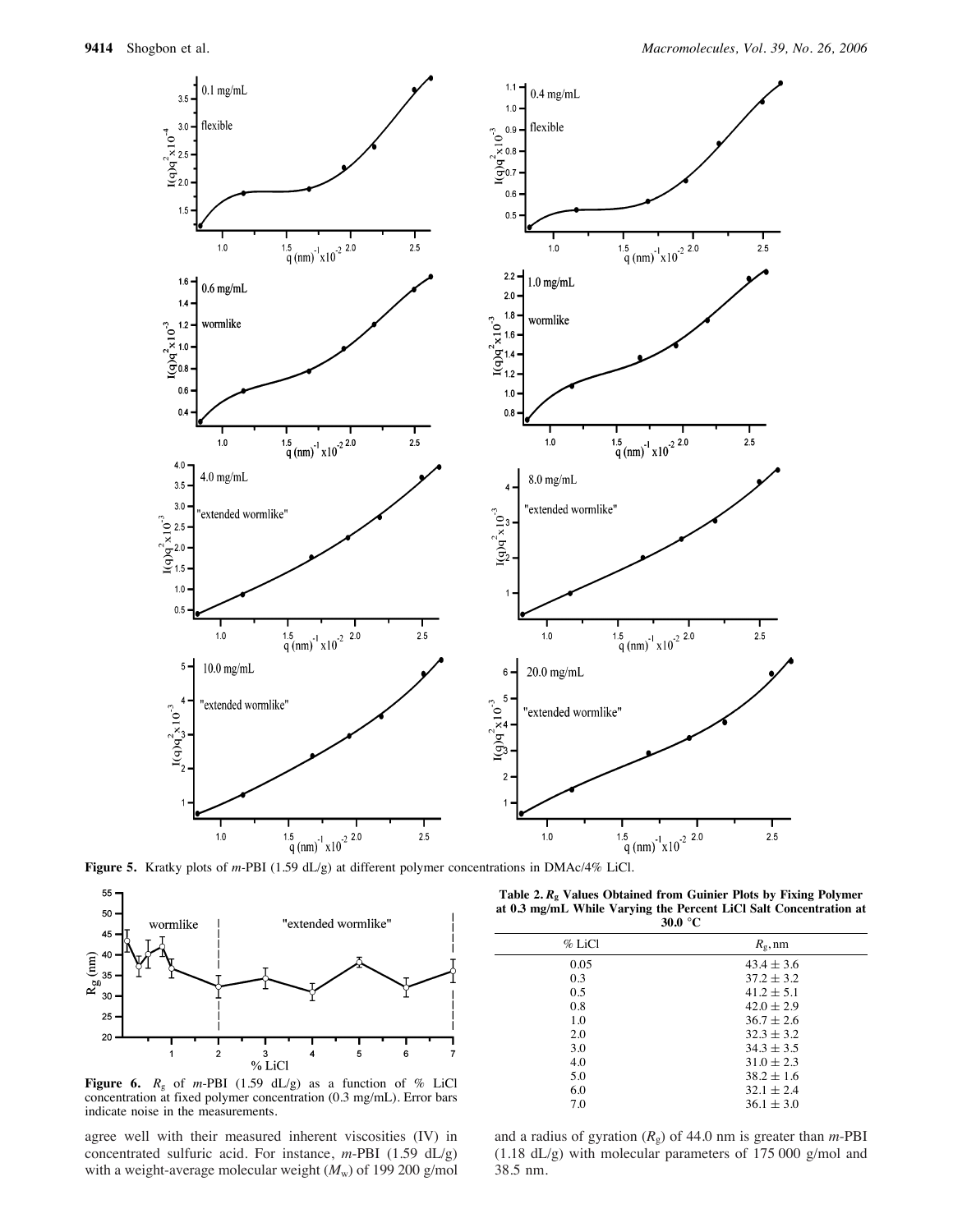

**Figure 7.** Kratky plots of *m-*PBI (1.59 dL/g) at varying salt concentrations in 0.3 mg/mL polymer concentration.

To study the effect of both polymer and salt concentrations on the average size  $(R<sub>g</sub>)$  and shape (chain conformation) of *m*-PBI (1.59 dL/g) in DMAc/4% LiCl, it was necessary to first obtain its size distribution in the solvent mixture. Guinier, partial Zimm and partial Berry methods were all employed in obtaining the size distribution of PBI molecules. On the basis of the polymer concentration ranges  $(0.1-20 \text{ mg/mL})$  studied, it was observed that the Guinier method gave a size distribution of molecules with the lowest- order-of-error fit. Partial Zimm and Berry plots methods of fitting gave errors that were larger than their corresponding  $R<sub>g</sub>$  values (at polymer concentrations less than 4 mg/mL), thus rendering values obtained from both data sets meaningless. These results indicate that at small *q* ranges, we have good agreement with Guinier analysis, and poor agreement with the other methods. The large uncertainty or magnitude in error (i.e.,  $39.4 \pm 4.1$  nm) observed at a low polymer concentrations of 0.1 mg/mL for the Guinier plot was due to the scattering intensity at this concentration which was barely above the scattering intensity of the solvent. Thus, high error would be introduced at this low concentration.

Light scattering studies on the average size of *m*-PBI as a function of increasing polymer concentration at fixed amounts of salt showed an initial collapse of the polymer chains in the polymer concentration regime of 0.1 to 4 mg/mL (Figure 4). This initial collapse has been observed for polyelectrolytes such as single (flexible) and double-stranded DNA (semiflexible) as well as for many synthetic polymers.<sup>31,32</sup> The initial collapse of the polymer chains in DMAc/4% LiCl can be attributed to the polymer molecules trying to minimize polymer-solvent interactions due to the poor DMAc/4% LiCl solvent mixture,<sup>6</sup> thus forming compact chains. We observed subsequent fluctuations in size without a significant decrease in the average size of the chains at increasing polymer concentration in the range of 4 to 10 mg/mL. However, at polymer concentrations greater than 9 mg/mL the average size of the polymer chains remained relatively constant at  $31.2 \pm 1.7$  nm.

It has been shown that individual polymer chain conformation depends on the properties of their environment, i.e., the solvent.<sup>33–35</sup> Isolated polymer chains in the presence of a poor solvent tend to collapse toward compact states in which

polymer-solvent contacts are minimized.36 Kratky plot analysis showed that at very dilute polymer concentrations (less than 0.6 mg/mL), the polymer chain conformation was a random coil. However, at polymer concentration between 0.6 and 4 mg/ mL, there was a change in the conformation to a wormlike chain while at concentrations between 4 and 20 mg/mL the polymer chain became "extended wormlike."

From the analysis of the Kratky plots at increasing polymer concentrations (Figure 5), we observed a conformational transition from a flexible/random coil to an "extended wormlike" chain with an intermediate conformational transition to a wormlike chain. In this study, we referred to a wormlike chain as a chain possessing both flexible/random coil and "extended wormlike" structures, while an "extended wormlike" chain denoted a chain conformation that is almost rodlike in structure. The conformational transition from a flexible to a wormlike chain can be related to the collapse of the polymer chain. It has been observed that stiff polymer chains with strong intrachain interactions collapse into conformations of toroids or rodlike structures with long-range order. $37-39$  Similar size and shape changes were also observed as a function of increasing salt concentrations at fixed polymer concentrations (Figure 6). However, at low salt concentrations (less than 3% LiCl), the chain conformation was wormlike as opposed to the random coil that was observed when polymer concentration was low (Figure 7). This slight deviation in polymer conformation at low salt concentrations could be an indication that varying polymer concentration has a more pronounced effect on the chain conformation than varying the salt concentration.

Circular dichroism studies indicated the presence of optical activity at polymer concentrations above 2 mg/mL for *m*-PBI (Figure 8). Optical activity was observed by noticing changes in the peak regime of wavelength range (280-390 nm), with PBI absorbance occurring at ∼ 350 nm. At concentrations less than 4 mg/mL, no defined structure (i.e., no optical activity) was observed, due mainly to the formation of both flexible/ random coil and wormlike chains in this concentration range, as observed using light scattering measurements. The presence of optical activity at concentrations in the range of 4.0 to 25.0 mg/mL supports our light scattering findings of a conformational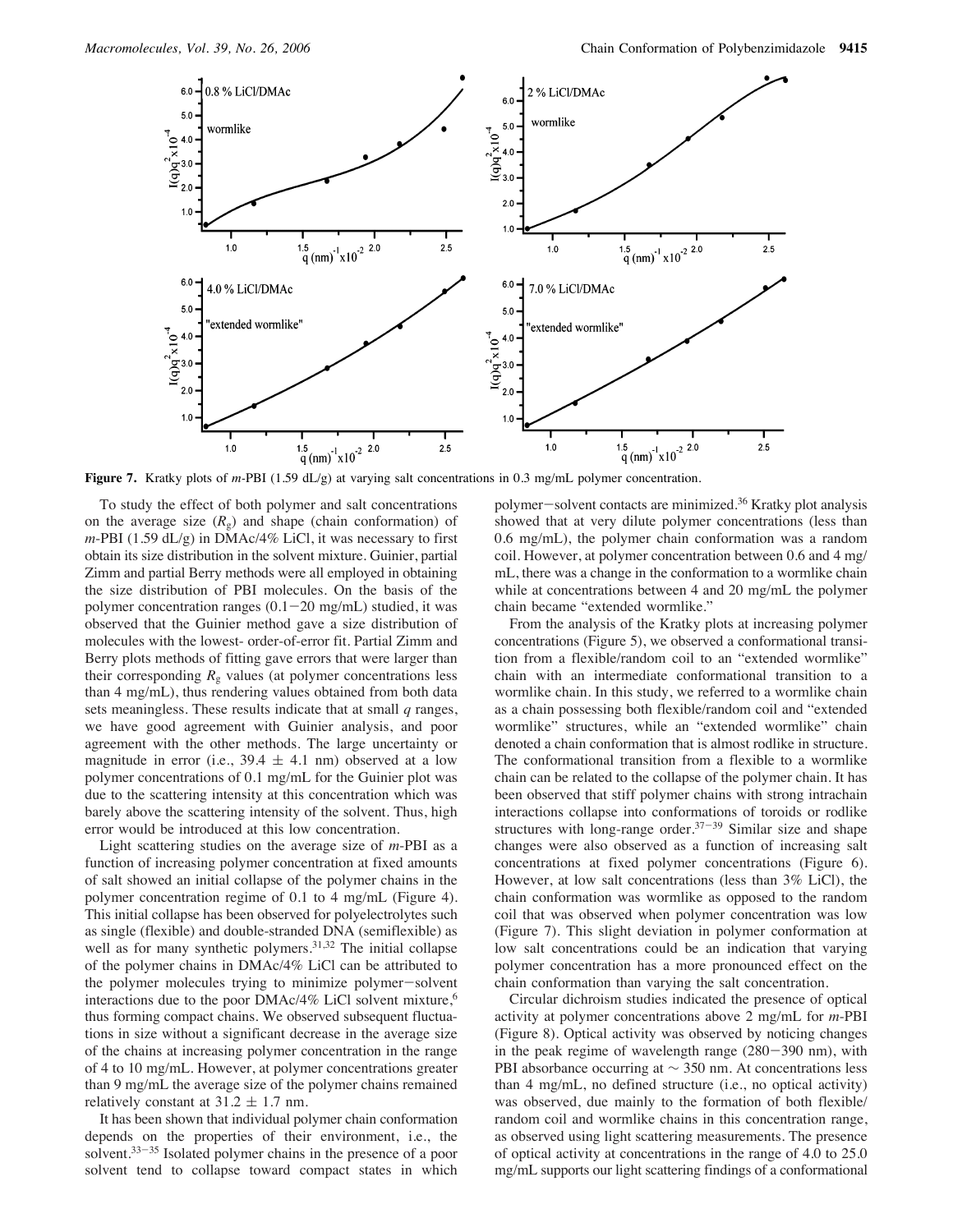

**Figure 8.** CD spectra of *m*-PBI/DMAc/4% LiCl solutions at varying polymer concentrations (mg/mL): (a) 0.4; (b) 1.0; (c) 2.0; (d) 4.0; (e) 6.0; (f) 9.0; (g) 13.0; (h) 17.0; (i) 20.0; (j) 25.0.

transition to "extended wormlike" chains formed in this polymer concentration range. Our circular dichroism measurements indicated that as polymer concentration was increased from 0.4 to 25.0 mg/mL, there was a conformational transition of the polybenzimidazole chains from a random coil to a helix. Earlier results using proton NMR spectroscopy<sup>40</sup> to monitor proton chemical shifts have indicated conformational changes for PBI in DMAc/LiCl solutions. Similar conformational transitions from a random coil to a helix has been shown to occur in the polysaccharide family of carrageenans which are anionic polyelectrolytes. This has been reported for  $\kappa$ -carrageenan, and was dependent on polymer concentration, solvent, temperature, pH, type of ions, and presence of a denaturing agent. $41,42$ 

Both positive and negative birefringence was observed for  $m$ -PBI in the polymer concentration regime studied  $(0.4-30)$ mg/mL) (Figure 9). The presence of either one depends on the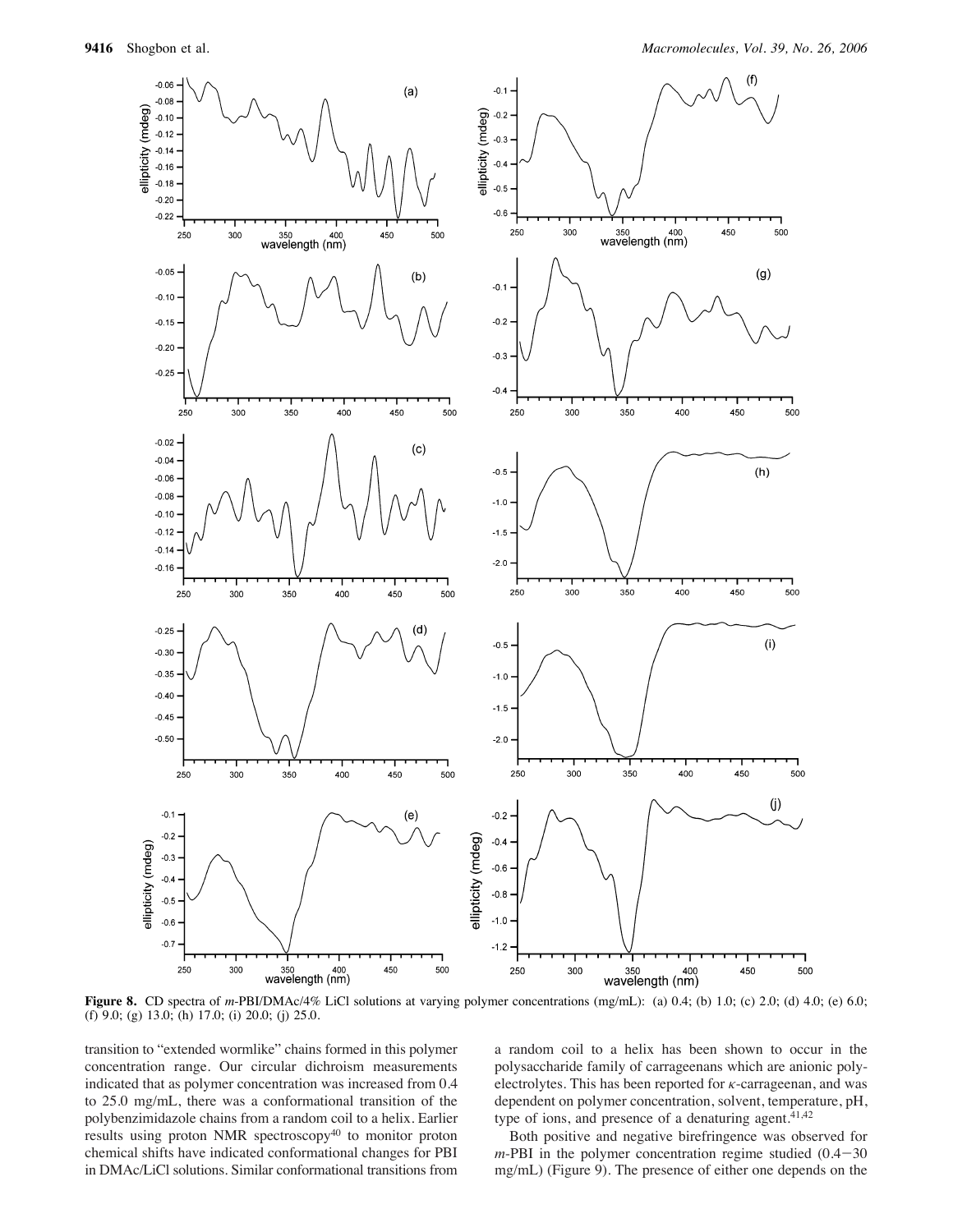

**Figure 9.** Dependence of birefringence,  $I/I_0$ , on increasing polymer concentration at fixed salt (4% LiCl).

optical anisotropy of the polymer chain segments. At concentrations less than 4 mg/mL, both the flexible and wormlike polymer chains exhibited no noticeable birefringence. However at a polymer concentration of 4 mg/mL, positive birefringence was observed, confirming the formation of structure as was previously determined from light scattering and circular dichroism measurements at this concentration. An unusual decrease in birefringence was observed at increasing concentrations (6– 25 mg/mL). This decrease in birefringence was contrary to that observed at 4 mg/mL. This unusual decrease in birefringence could be the result of relaxation due to the degree of flexibility of the chains as well as to deformation of the polymer chains due to the influence of the laser's intensity.43 A transient electric birefringence experiment on wormlike macromolecules under the influence of an electric field of arbitrary strength has been shown in computer simulation studies to lead to deformation of the molecules, which results in a decay of their birefringence profiles over time.<sup>43</sup> A positive birefringence observed at a very high concentration of 30 mg/mL could be an indication of the formation of both complex and associating structures due to the aggregation of the molecules in this high concentration regime. The associative behavior of PBI chains in solutions of higher concentrations observed in this study may influence the variation in the morphology (gel structure) of sol-gel membranes for fuel cell applications. The variations in the gel structures could be due to the different stacking arrangements of helixes formed at moderate to high polymer concentrations which are usually employed in the preparation of polybenzimidazole membranes via a polyphosphoric acid sol-gel process.

# **Conclusions**

Static light scattering has been used for the first time to obtain the molecular parameters  $(M_w, R_g, \text{ and } A_2)$  as well as to study the chain conformation of a high molecular weight semiflexible meta-polybenzimidazole in DMAc/4 % LiCl. Molecular parameters obtained from Zimm plot measurements are in good agreement with the previously measured inherent viscosity of the samples. Reduced viscosity measurements indicated that the polymer behaved like a polyelectrolyte in solution thus accounting for the observed conformational transitions at increasing polymer concentrations. Size distribution of *m*-PBI molecules in solution obtained from Guinier analysis at small *q* region showed that these molecules are mid-size particles (∼20- 50 nm).

Light scattering studies indicated that a conformational transition from a random coil to an "extended wormlike" chain occurred in *m*-PBI when polymer concentration was increased  $(0.1-20$  mg/mL). An intermediate conformational transition from a random coil to a wormlike chain was observed by light

scattering (between 0.1 and 4 mg/mL) and viscosity measurements  $(0.1-1.8 \text{ mg/mL})$ . Circular dichroism measurements indicated the occurrence of conformational transitions from a random coil to a helix when polymer concentration was increased as well as the presence of optical activity at concentrations above 2 mg/mL. Birefringence measurement of *m*-PBI molecules indicated the influence of the laser's intensity in inducing relaxation, as well as deformation, on the polymer chains at concentrations between 6 and 25 mg/mL.

A combination of viscosity and static light scattering techniques has proven to be a powerful tool in studying the solution behavior of *m*-PBI in DMAc/4% LiCl solutions. For instance, from reduced viscosity measurements, it was observed that a conformational transition from a random coil to a compact chain occurred at increasing polymer concentrations  $(0.1-1.8 \text{ mg}/$ mL). Similar conformational transitions were observed using light scattering techniques at polymer concentrations between 0.1 and 2 mg/mL. However, at concentrations of 4 mg/mL and above, the polymer chain became "extended wormlike". These conformational changes from a random coil to an "extended wormlike" chain in solution could occur prior to gel formation (at high polymer concentrations) for polybenzimidazole membranes prepared via a sol-gel process.

In summary, our results indicated that the polymer chains of *m*-PBI collapsed with increasing polymer concentration (at fixed LiCl content) to form compact and complex helical structures. These helical structures, which were formed at polymer concentrations above 2 mg/mL, experienced subsequent contraction and expansion thus accounting for the fluctuations in chain size observed within concentration ranges of 4 to 10 mg/ mL. As concentrations increased further from 10 to 20 mg/mL, the polymer chain "stretched," thus accounting for the relatively constant size observed. At higher concentrations such as 30 mg/ mL, there is a possible formation of both complex and associating helical structures as indicated by the positive birefringence observed at the concentration.

**Acknowledgment.** We gratefully acknowledge financial support of this research by PEMEAS GmbH and technical support by Brookhaven Instruments Corporation. This work was also partially supported by the Department of Energy, Basic Energy Sciences under Award DE-FG02-05ER46258. We thank William Case in the laboratory of Prof. McGown for his help with the setup for CD measurements.

# **References and Notes**

- (1) Choe, E. W., Choe, D. D. In *Polymeric Materials Encylopedia;* Salamone, J. C., Ed.; CRC Press: New York, 1996.
- Wainright, J. S.; Wang, J. T.; Savinell, R. F.; Litt, M.; Moaddel, H.; Rogers, C. *Proc. Electrochem. Soc.* **1994**, *94*-*23*, 255.
- Savinell, R.; Yeager, E.; Tryk, D.; Landau, U.; Wainright, J.; Weng, D.; Lux, K.; Litt, M.; Rogers, C. *J. Electrochem. Soc.* **1994**, *141*, L46.
- (4) Savinell, R. F. *Proc. Electrochem. Soc.* **1995**, *95*-*11*, 93.
- Yang, C.; Costamagna, P.; Srinivasan, S.; Benziger, J.; Bocarsly, A. B. *J. Power Sources* **2001**, *103*, 1.
- (6) Helminiak, T. E.; Benner, C. L.; Gibbs, W. E. *Polym. Prepr., Am. Chem. Soc. Di*V*. Polym. Chem.* **1970**, *11*, 291.
- (7) Kojima, T.; Yokota, R.; Kochi, M.; Kambe, H. *J. Polym. Sci., Part B: Polym. Phys.* **1980**, *18*, 1673.
- (8) Kojima, T. *J. Polym. Sci., Part B: Polym. Phys.* **1980**, *18*, 1685.
- (9) Xiao, L.; Zhang, H.; Scanlon, E.; Ramanathan, L. S.; Choe, E.-W.; Rogers, D.; Apple, T.; Benicewicz, B. C. *Chem. Mater.* **2005**, *17*, 5328.
- (10) Ying, Q.; Chu, B. *Macromolecules* **1987**, *20*, 871.
- (11) Huglin, M. B., Ed. *Scattering from Polymer Solutions;* Academic Press: New York, 1972.
- (12) Brock, T.; Sherrington, D. C.; Tang, H. G. *Polymer* **1991**, *32*, 353.
- (13) Fuoss, R. M.; Strauss, U. P. *J. Polym. Sci.* **1948**, *3*, 246.
- (14) Fuoss, R. M.; Strauss, U. P. *J. Polym. Sci.* **1948**, *3*, 602.